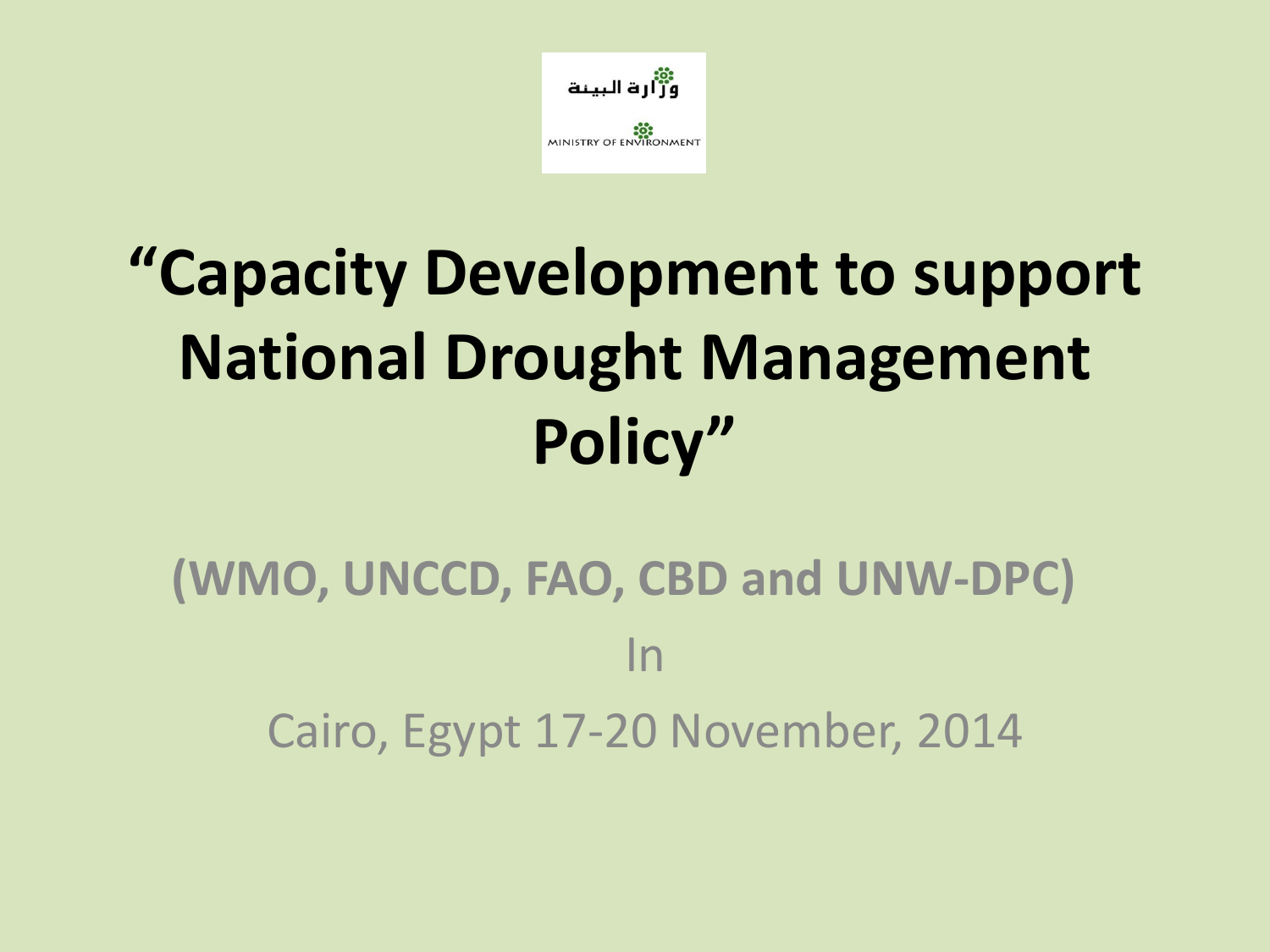# **Outline**

• Jordan Water Scarcity and Drought Challenges **Overview** 

• Existing Water Scarcity and Drought Programs and Gaps

• Programs on Water Scarcity and Drought Preparedness and Mitigation Plan for Jordan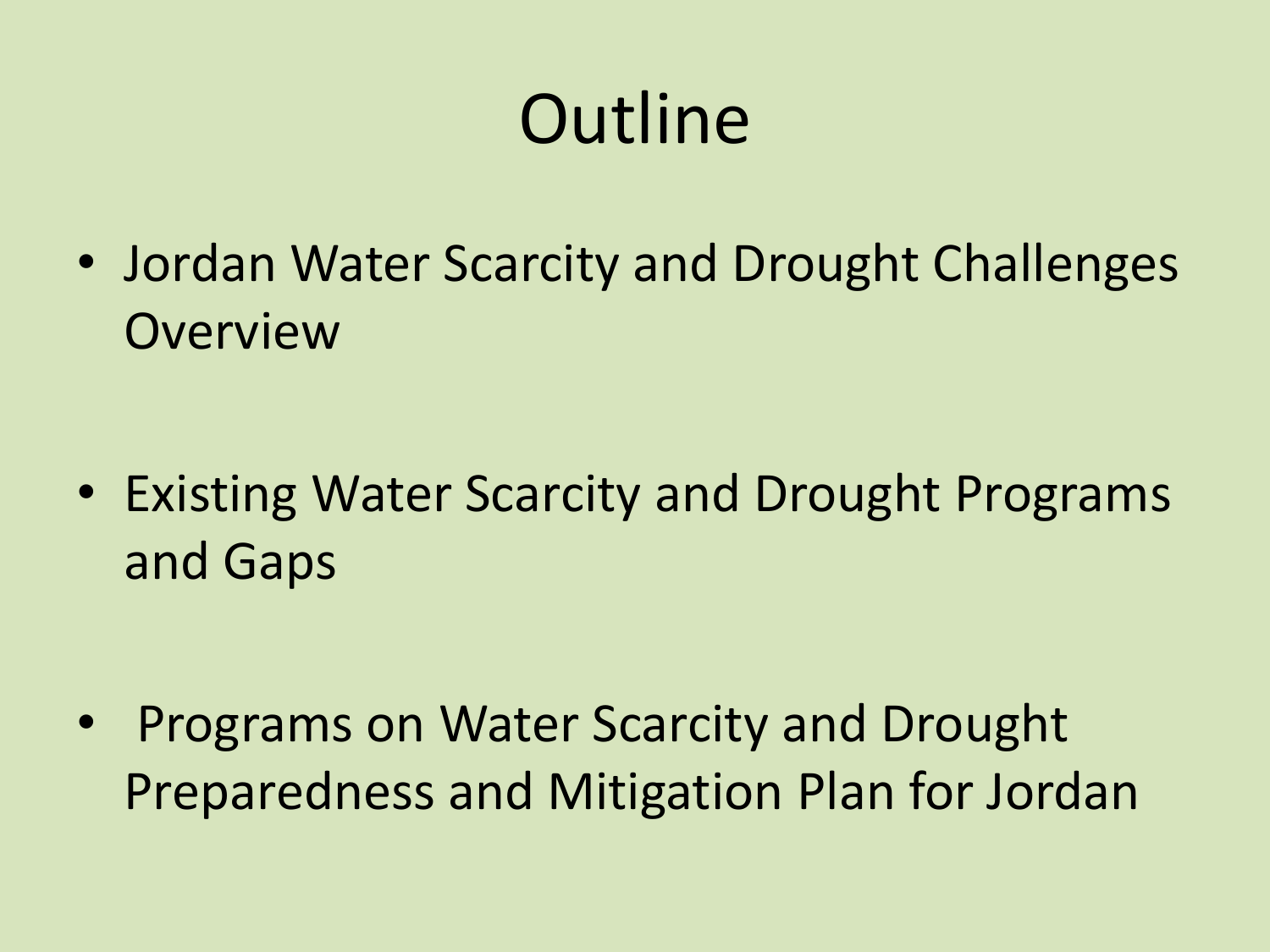### Impacts of Droughts on Jordan

•Jordan is one of the **most drought vulnerable countries** in the region.

- •Droughts that occurred in all Arab countries in the last three decades affected most of the Mashreq and Maghreb regions, where Jordan locates.
- In Jordan, the most vulnerable to drought are the small farmers and herders.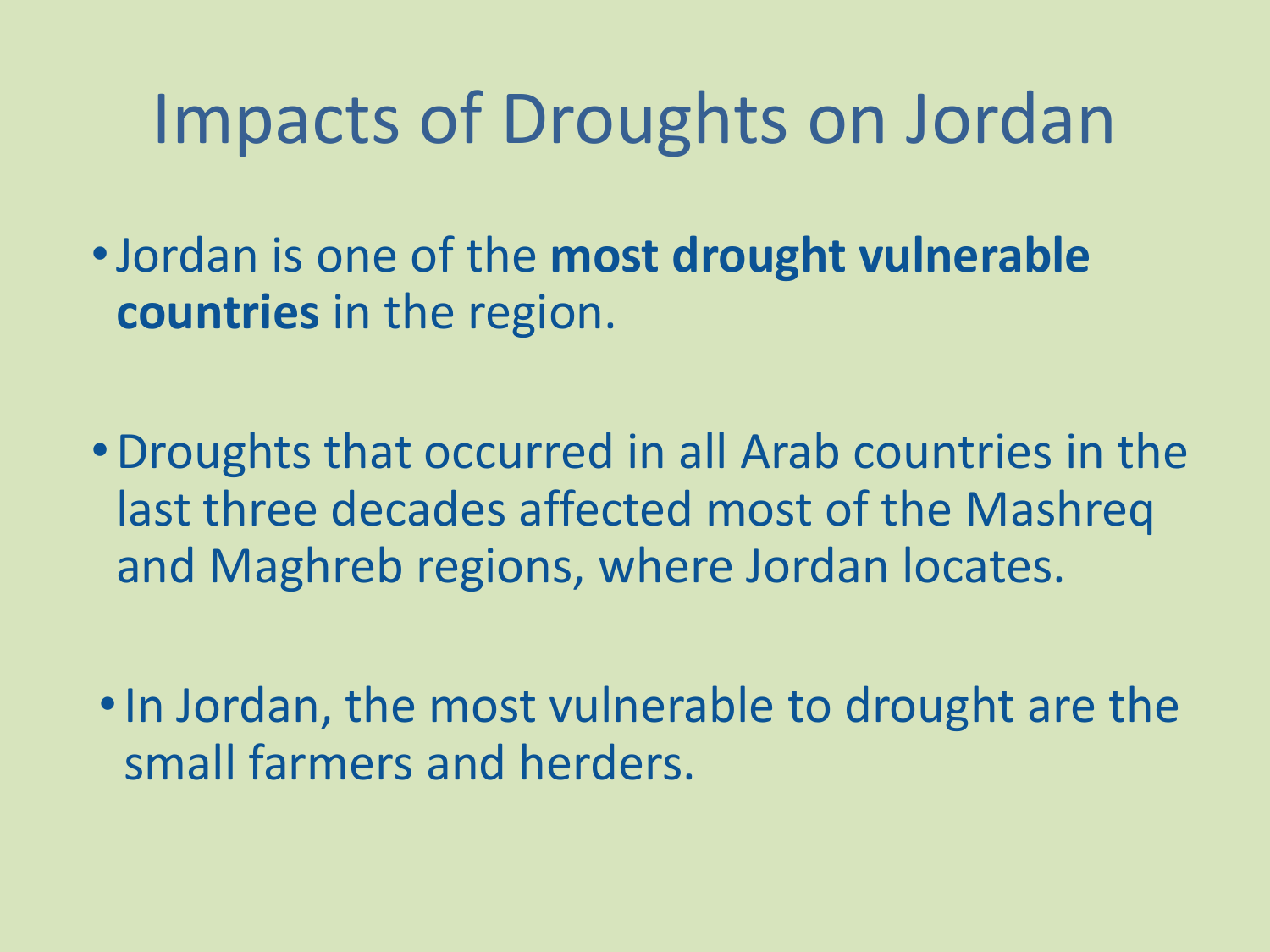### Impacts of Droughts on Jordan

- The 1999 drought caused estimated only 1% of cereals and 40% of red meat and milk harvested in Jordan .
- •Also in Jordan around 30% of sheep flock died or was slaughtered prematurely in 1997 drought .
- •At least 70% of camel herd died due to the drought effect of the period 1958 and 1962.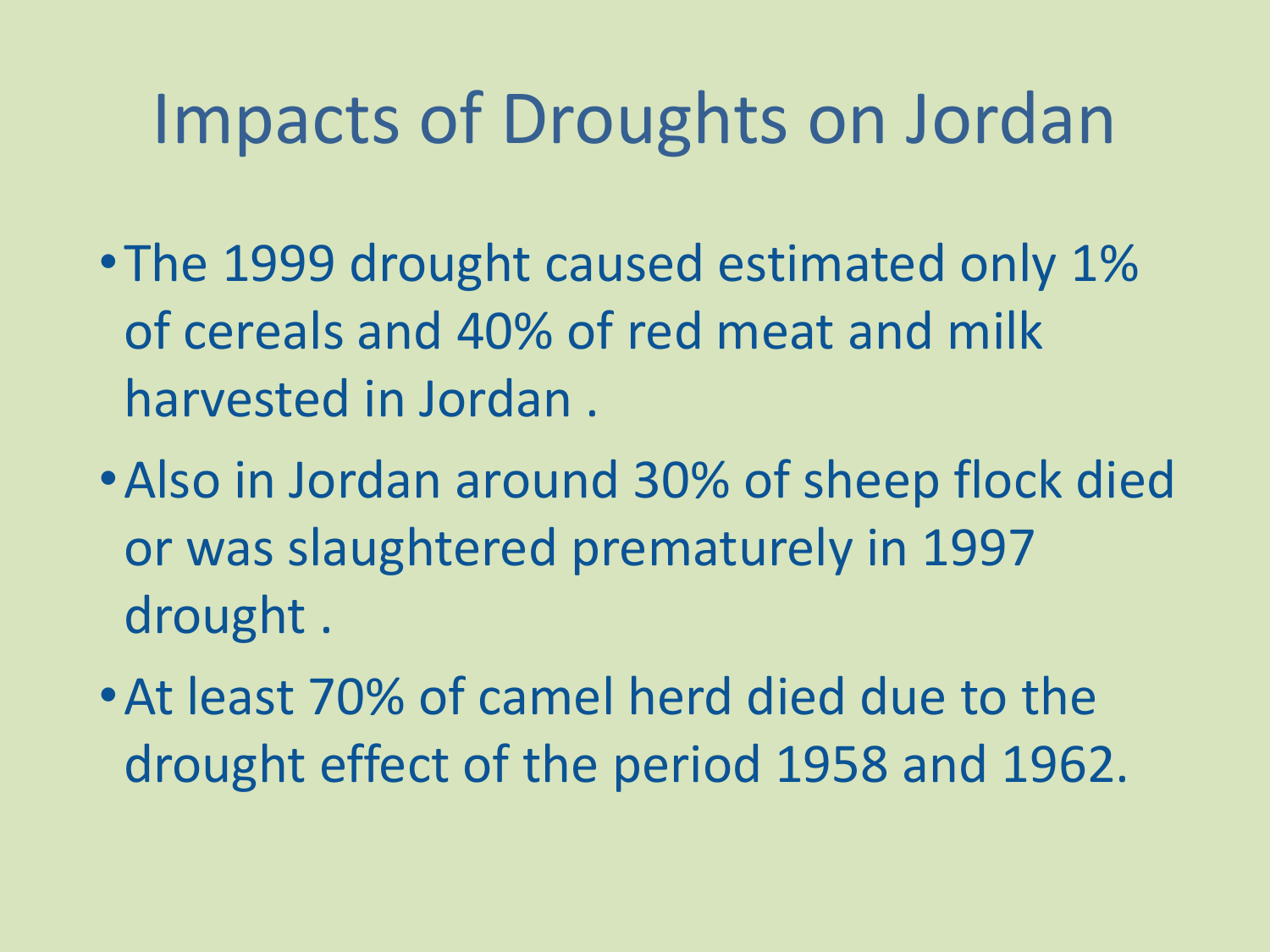#### **Jordan's Water Useage Allocation**

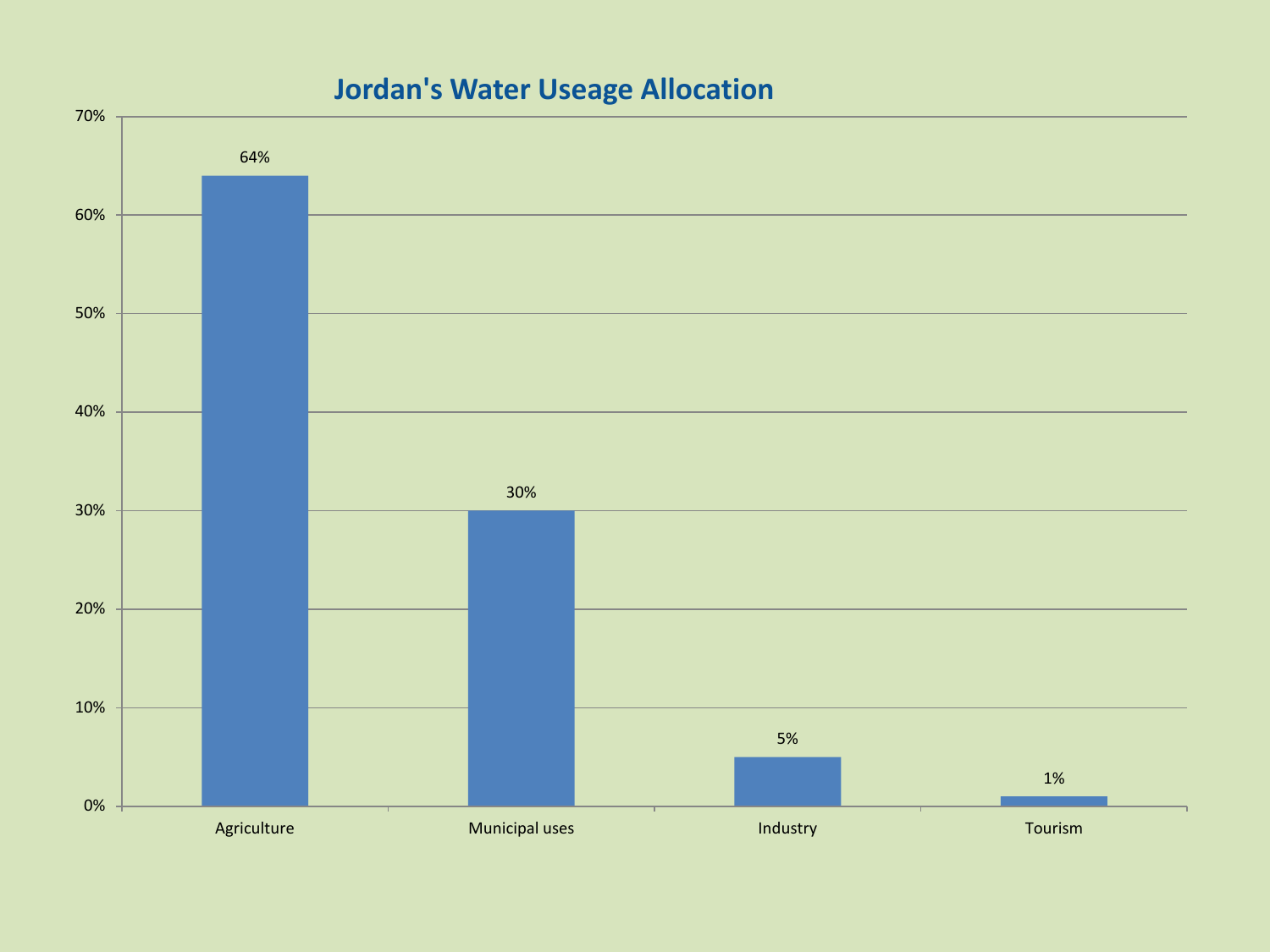## Water Scarcity in Jordan And Refugees challenge

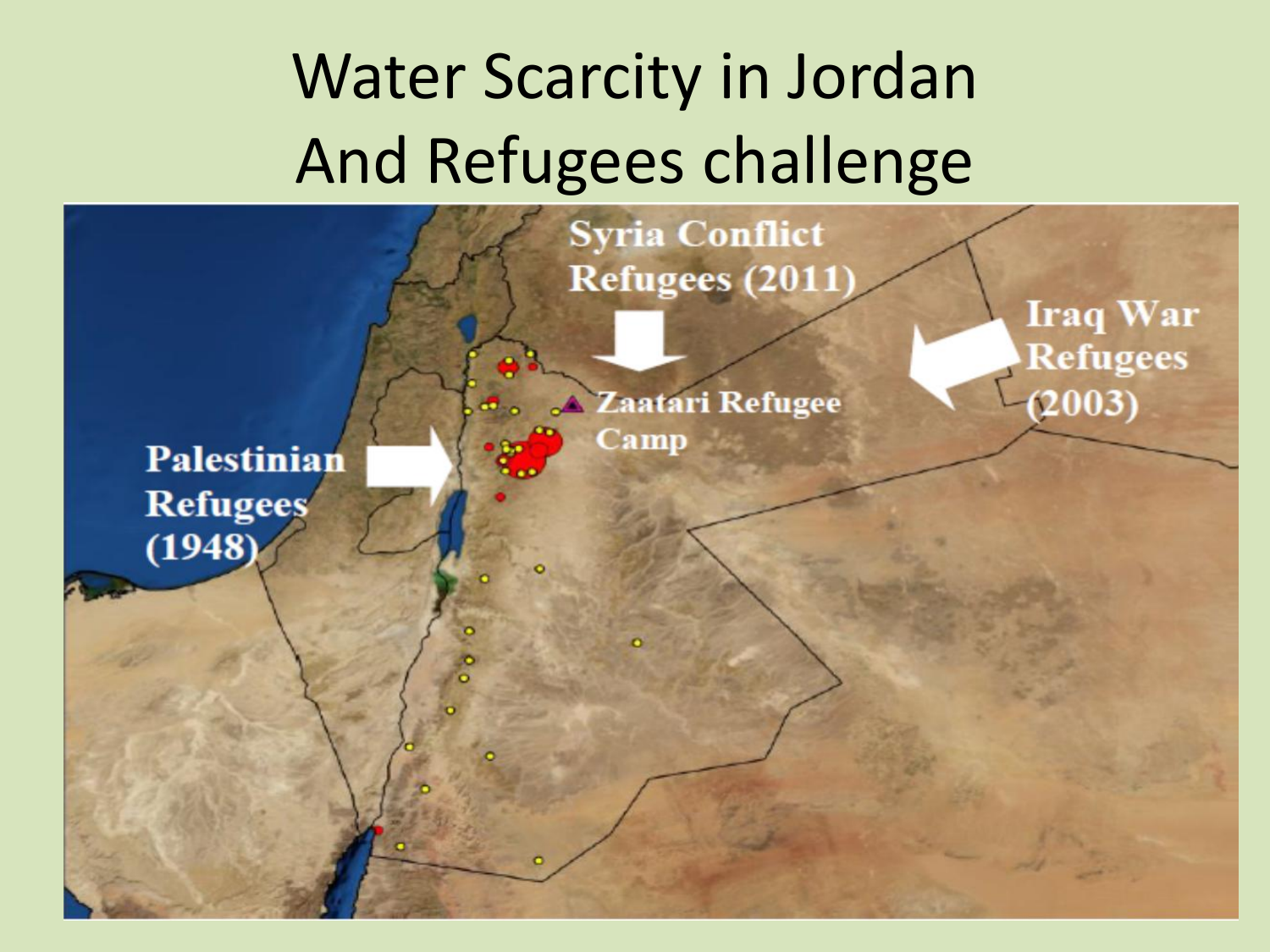#### Trans-boundary Water challenge

- The main existing water sources in Jordan are Yarmuk and Jordan Basins.
- But Jordan does not have the control of the headwaters, which raises concerns about the water resource security for the country.

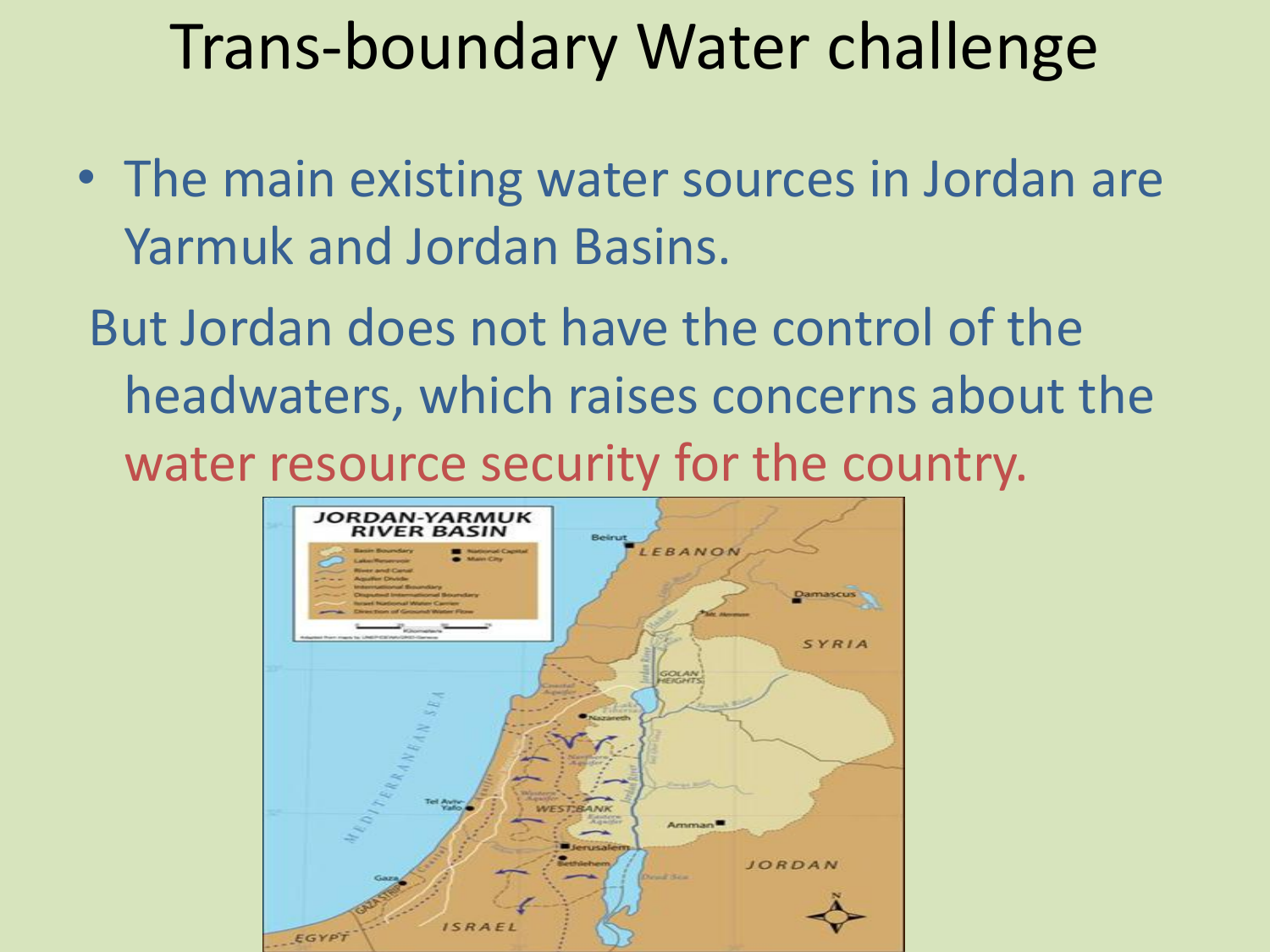## *TECHNICAL & IMPLEMENTATION GAPS*  **Managing Water Scarcity and Drought in Jordan**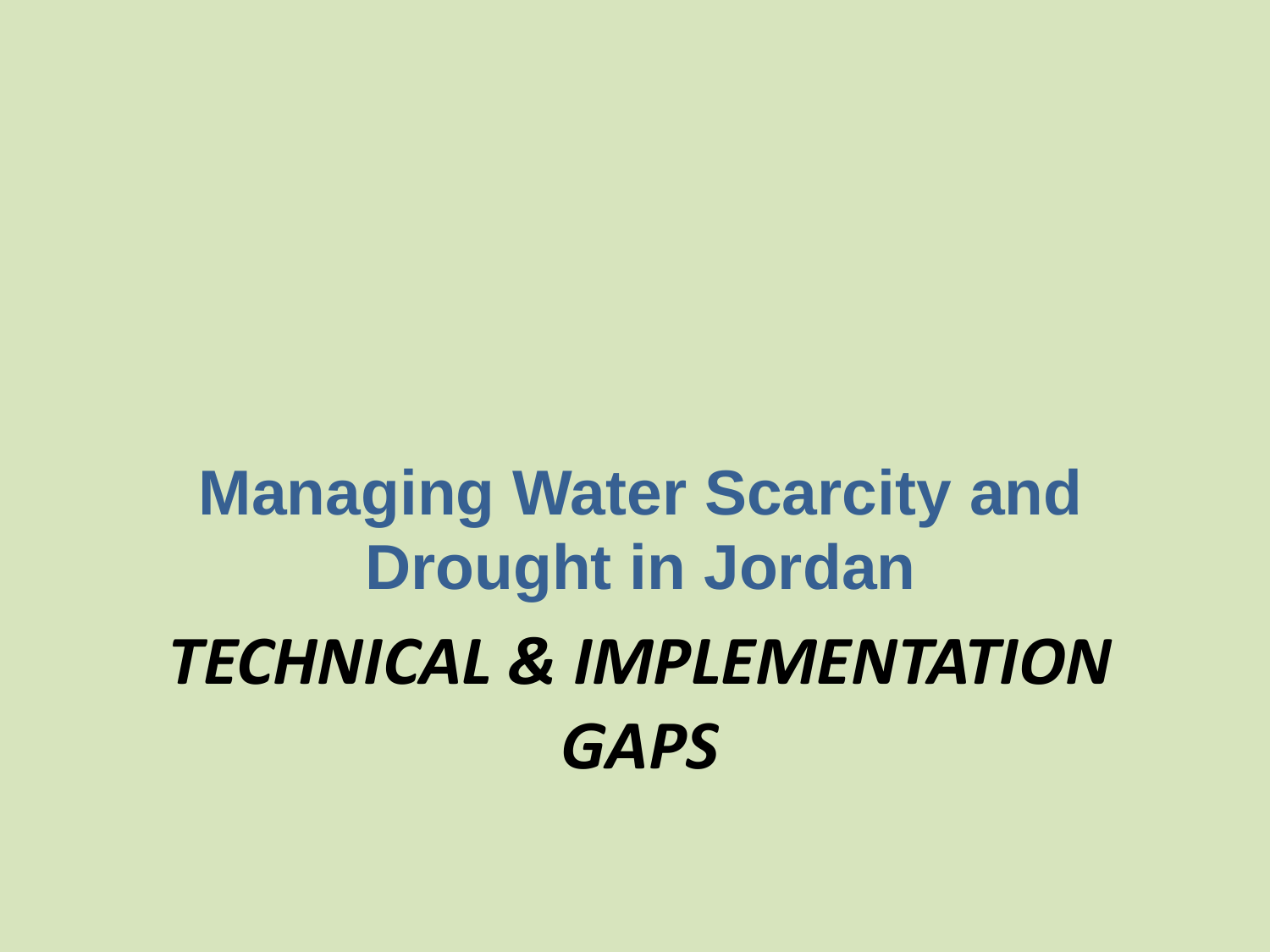#### Technical Drought Management Gaps

- •Regional Sharing of Drought Information
- •Impacts assessment
- •Monitoring and Early Warning Systems
- •Drought Projection
- •Standard Management Approaches
- •Standard Mitigation Plan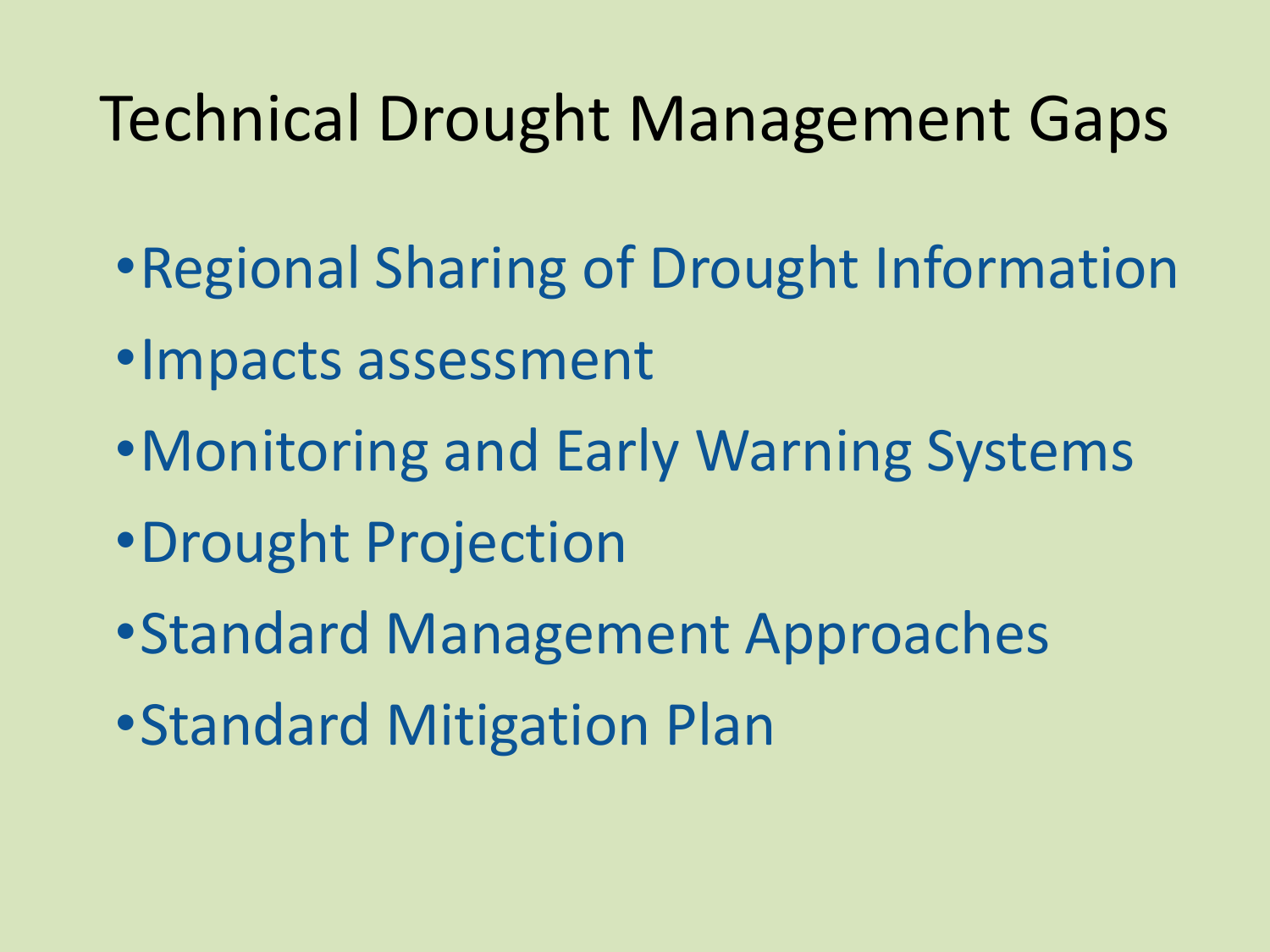## Implementation Gaps

- The Drought National Action Plan (NAP) is still a new document that requires an effective awareness program and a resource mobilization strategy. It can be considered as a framework for action at the country level. A precise reference was made to it in the National Agenda.
- The involved ministries and organizations do not include the actions stated in the NAP in their plans or projects. In each ministry, there is no unit specialized and responsible for drought issues, rather the responsibilities are scattered between various sections.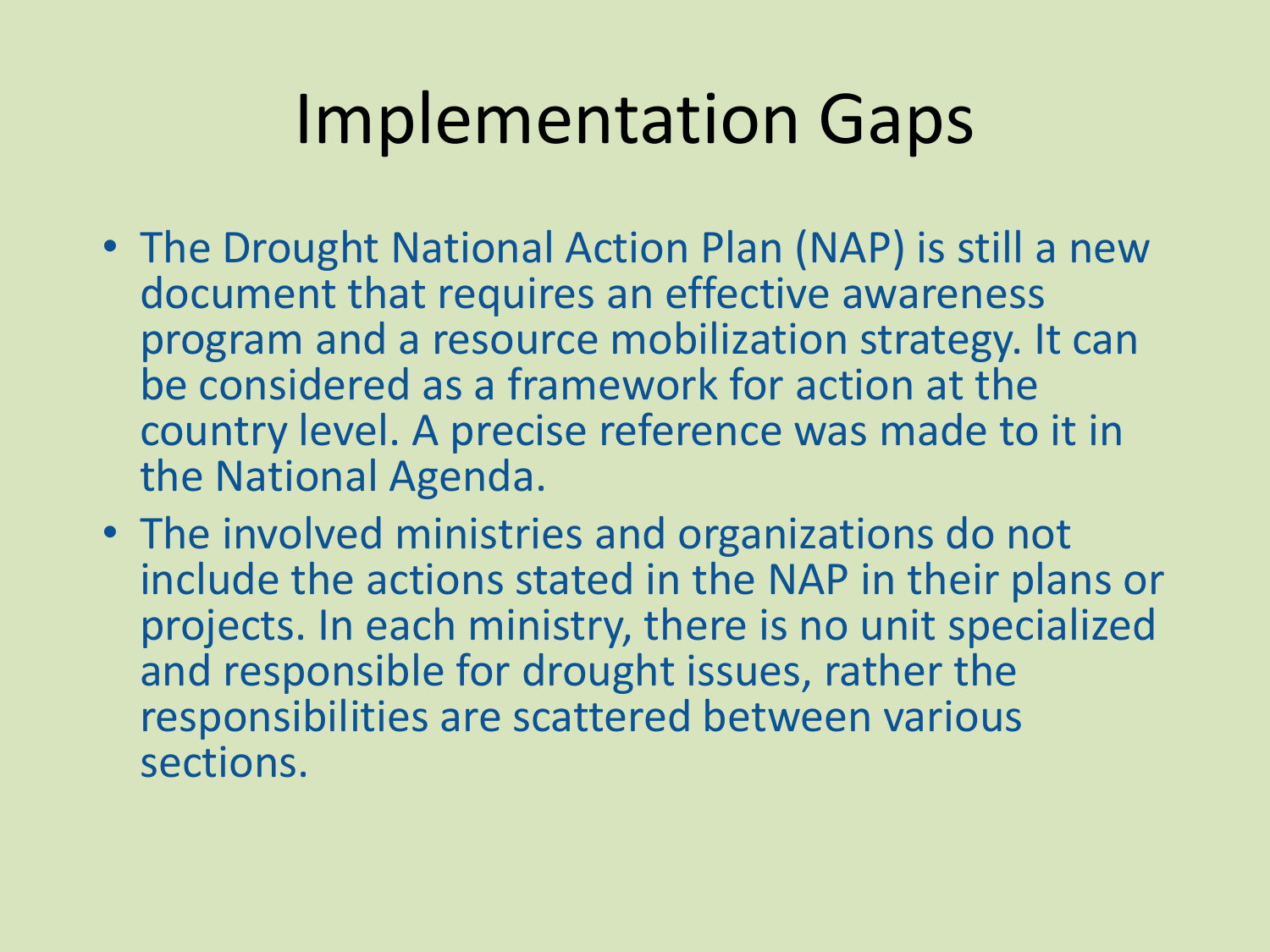- The ministry of environment's role is limited to calling meetings and updating strategies and policies concerning drought. There is a need to expand this role in order to establish coordinate between various ministries so that the drought action plans are included in the ministries plans and projects.
- The Metrological department is not a member of the steering committee.
- The Steering committee meets every 3 months. Members are absent frequently and the meeting's agenda items are not met within a timely fashion.
- The members in the steering committee changes frequently, which affects the follow up and understanding of the agreed upon issues.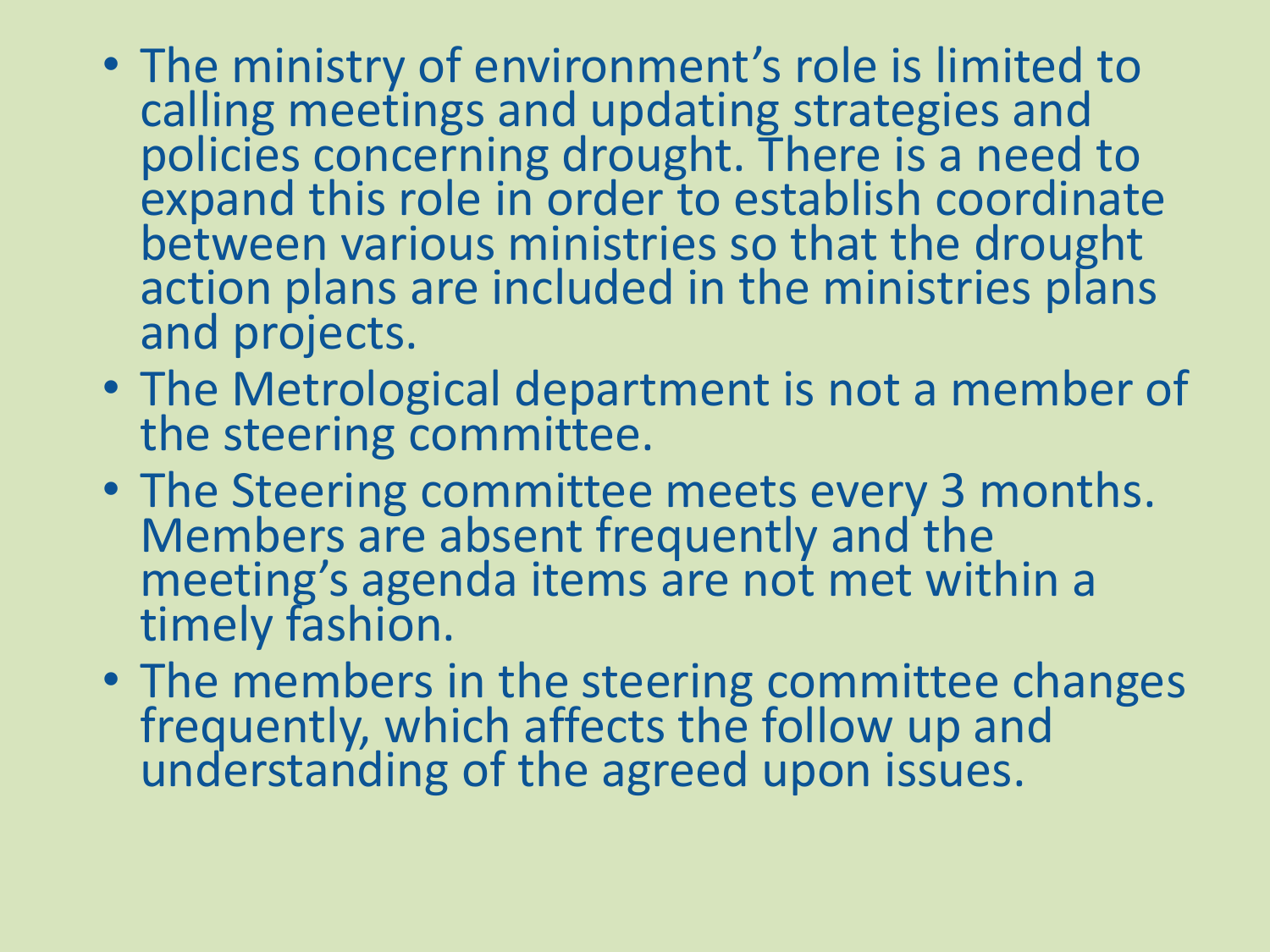Jordan Needs to Enhance Drought Management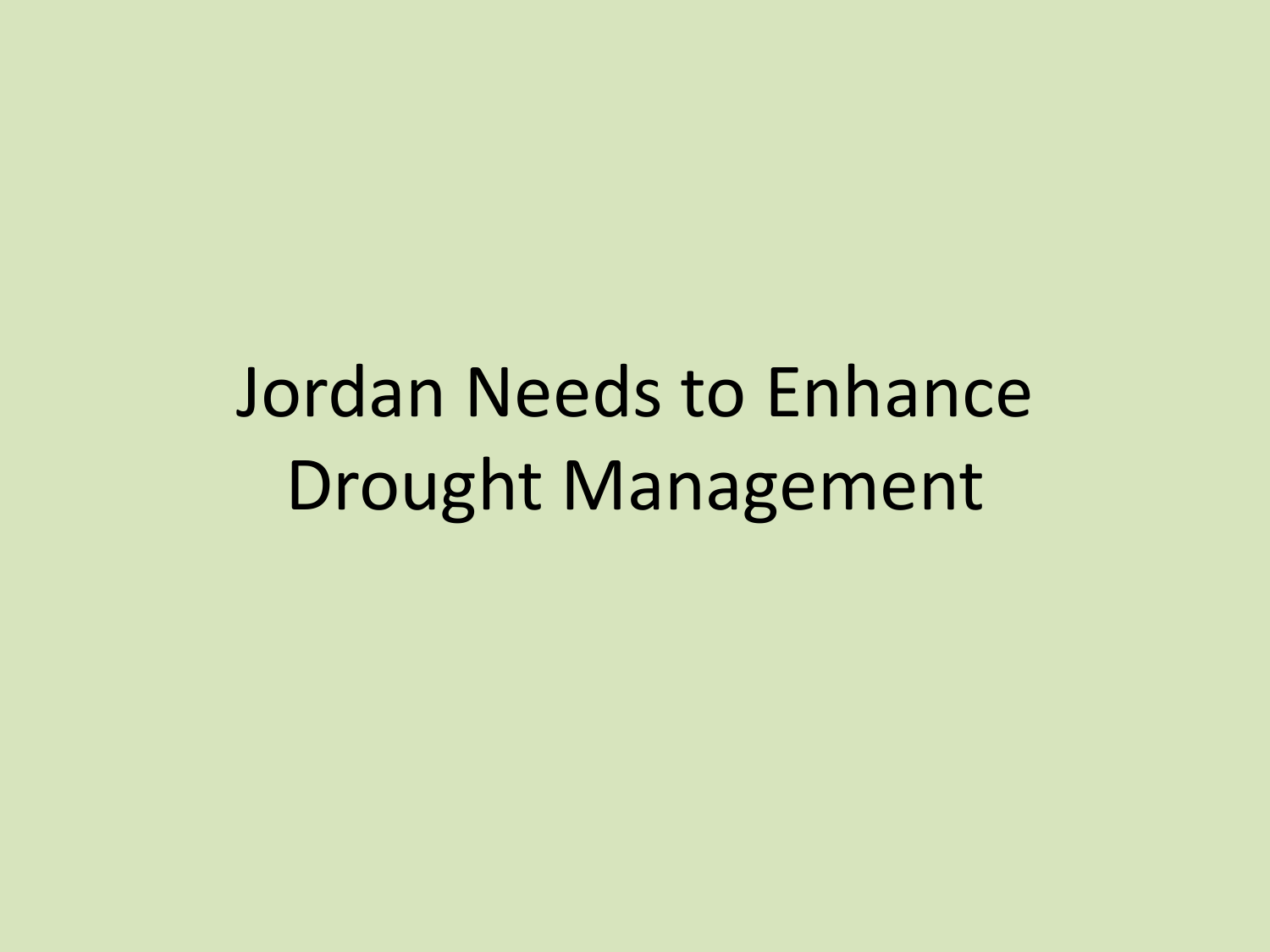#### • Rise awareness and enhance the national preparedness.

- Improve Jordan drought monitoring and forecasting capacity.
- Establish drought early warning systems(networks) in Jordan.
- Develop and Adopt standardized drought management planes and mitigation approaches for Jordan.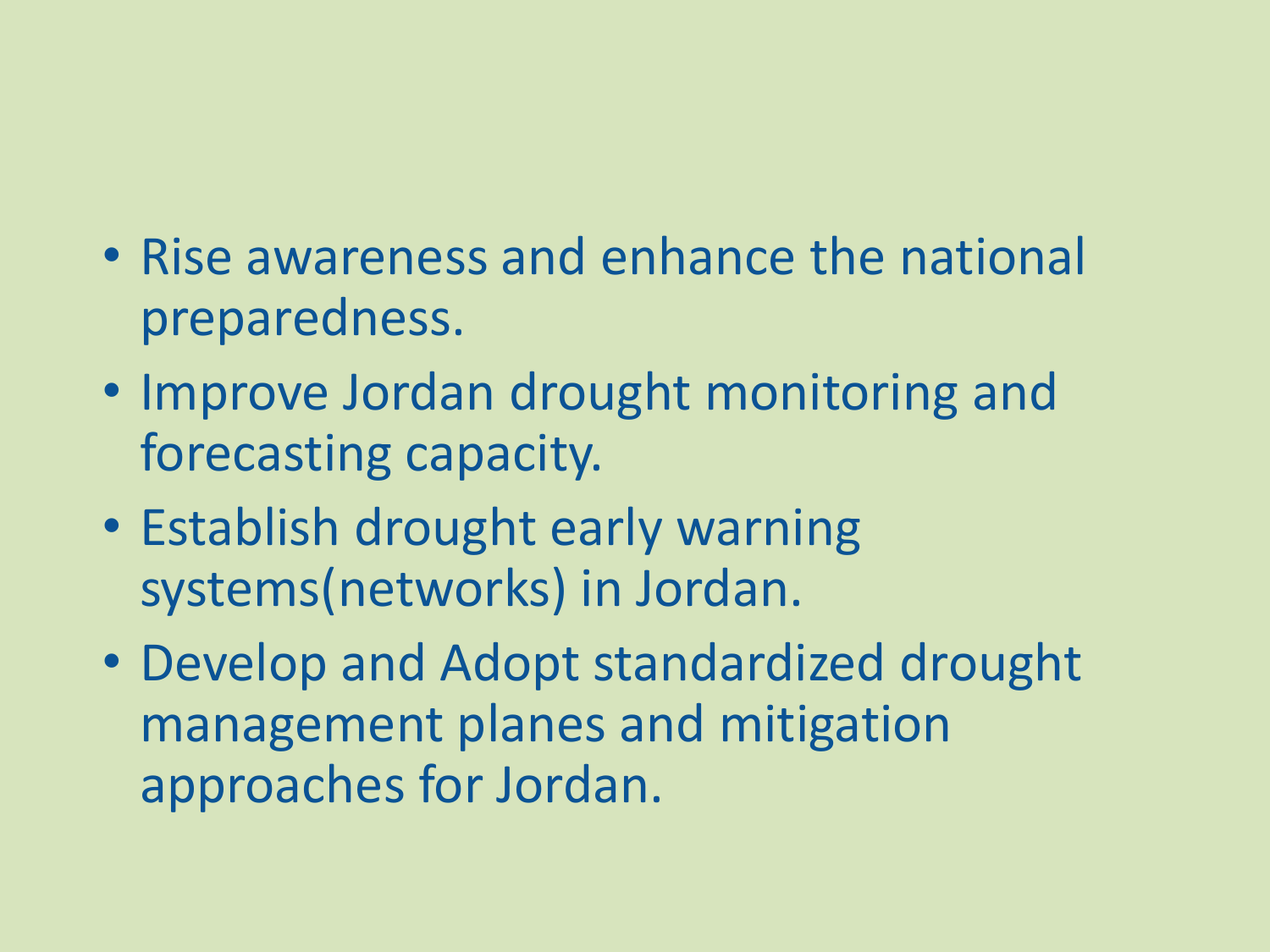- •Foster high-level political forums, workshops, training sessions and regional dialogs.
- •Exchange of accumulated knowledge and best management practices (BMPs).
- •Provide technical and capacity building support.
- •Facilitate further coordination and cooperation with international and regional initiatives.